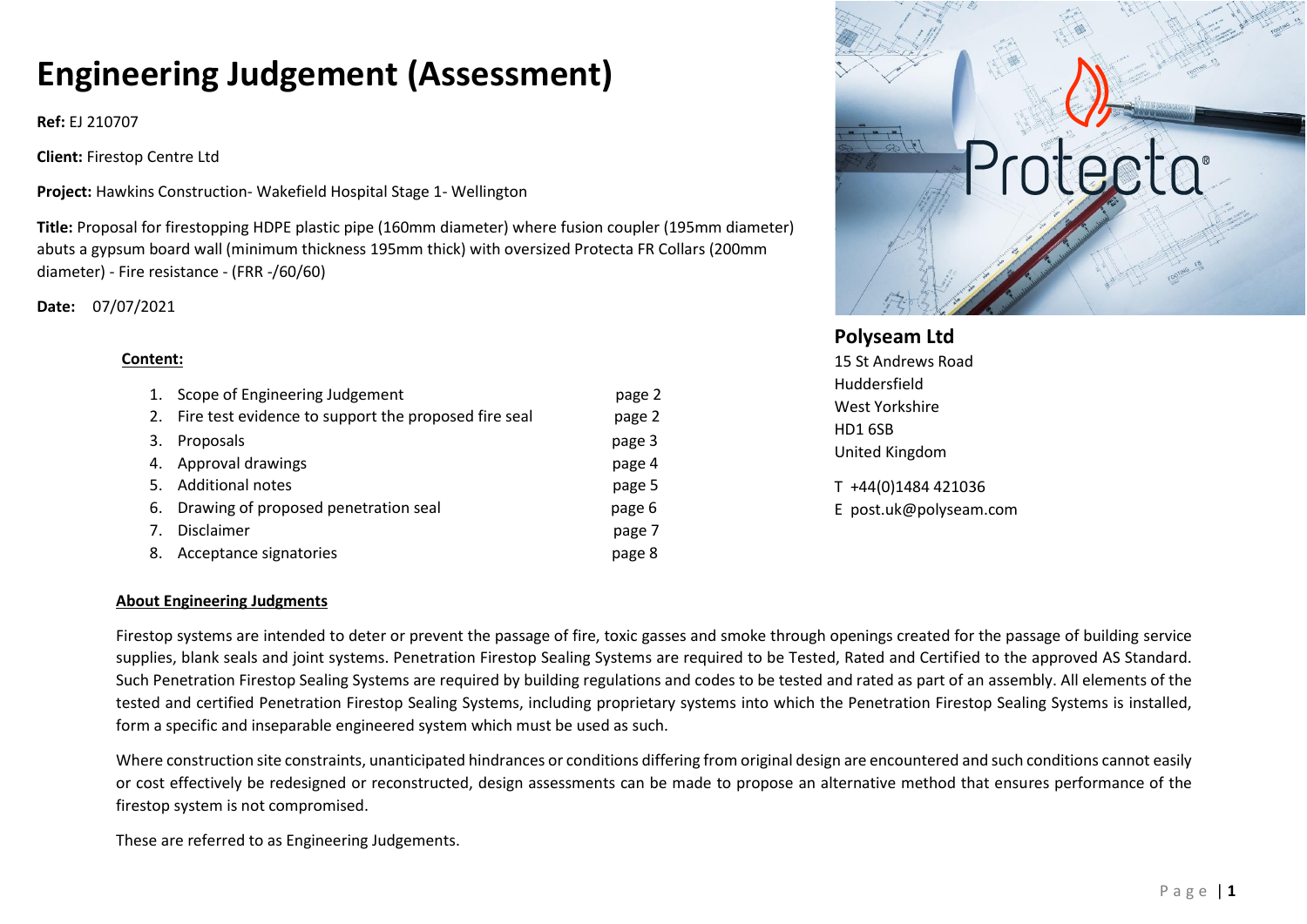## **1. Scope of EJ**

Firestop Centre Ltd have been asked to provide a solution for firestopping HDPE plastic pipes (160 mm diameter/ pipe wall thickness 17.5mm) penetrating a gypsum board wall (128mm depth)comprising of 76mm steel KOROK stud and 2 layers of 13mm thick Fyreline gypsum board on both faces of the stud.

Wall elements are required to be otherwise tested or assessed by others for the required fire resistance period for -/60/60.

The HDPE fusion pipe coupler (195mm diameter approximately/ 35mm combined pipe wall thickness) for 160mm diameter HDPE pipe tightly abutts up to the face of the outermost gypsum board as shown below:



The sketch above was provided to us by Firestop Centre Ltd.

We are proposing that a Protecta collar (200mm diameter/60mm depth) can be fitted to the face of the wall leaving an acceptable annular space between the inside of the collar and the pipe/ coupler.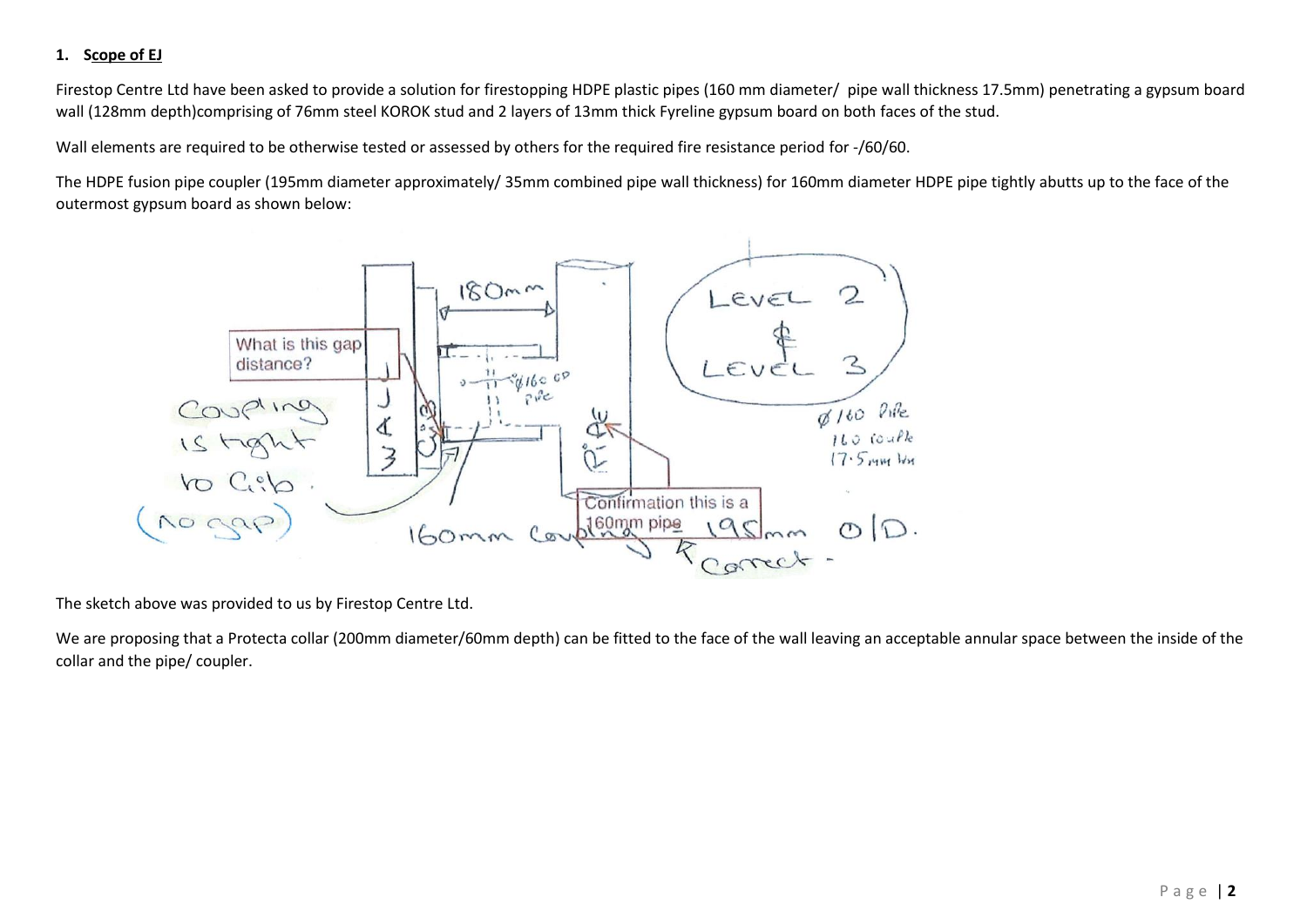#### **2. Fire test evidence to support the proposed fire seal**

All fire test evidence is drawn from:

**Fire assessment report:** Warrington Fire Australia Assessment Report - Service Penetrations protected with Protecta FR Collars in accordance with AS1530.4:2014 and AS 4072.1:2005

| Sponsor: Polyseam Ltd    | Report number: 5147800B           |
|--------------------------|-----------------------------------|
| <b>Revision: R3.2</b>    | Reference number: FAS190125       |
| Issued date: 21 May 2021 | <b>Expiry date: 30 April 2026</b> |

**Key references:**

#### **Pages 8-9 of 159 …. Point 5**

Where PE pipes are mentioned, this includes PE-LD, PE-MD, PE-HD, PE-X and similar. The tested PE-HD pipe was confirmed by report sponsor and pipe manufacturer to be similar to HDPE pipes. Therefore, the FRLs shown for PE-HD pipes in section 6 are applicable to HDPE pipes. Therefore, the FRLs shown for PE-HD pipes in section 6 are applicable to HDPE pipes.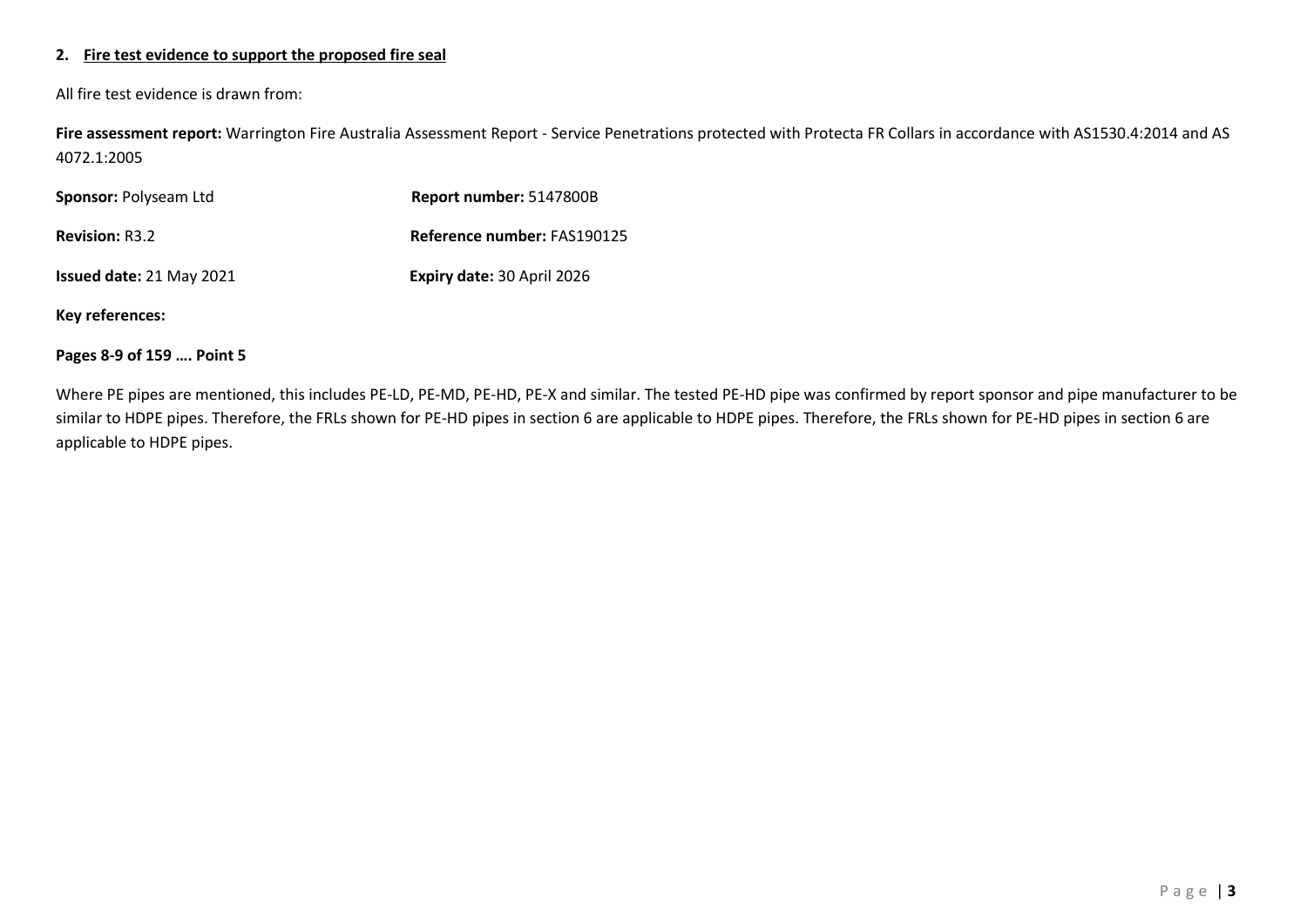**Page 29 of 159** 



Fire assessment report R3.2

Table 18 PE pipes (diameter 110 - 160 mm) protected with Protecta FR collar installed at both sides of the wall

| <b>Services</b>                                                       | <b>Collar Inlay</b>  | <b>FRL</b>                 |  |
|-----------------------------------------------------------------------|----------------------|----------------------------|--|
| <b>PE</b> pipe                                                        |                      |                            |  |
| Diameter 110 mm, wall thickness 3.4-10.0 mm <sup>*</sup>              | $60 \times 6.0$ mm   | -/90/60 U/U, C/U, U/C, C/C |  |
| Diameter 125 mm, wall thickness 4.0-11.5 mm <sup>*</sup>              | $60 \times 8.8$ mm   |                            |  |
| Diameter 140 mm, wall thickness 4.4-12.8 mm <sup>*</sup>              | $60 \times 11.5$ mm  |                            |  |
| Diameter 160 mm, wall thickness 4.9-14.6 mm <sup>*</sup>              | $60 \times 15.0$ mm  | -/90/90 U/U, C/U, U/C, C/C |  |
| Diameter 200 mm, wall thickness 6.2-18.2 mm <sup>*</sup>              | $60 \times 18.0$ mm  | -/120/90 U/C, C/C          |  |
| Diameter 400 mm, wall thickness 36.3 mm <sup>*</sup>                  | $100 \times 40.0$ mm | $-$ /90/90 C/C             |  |
| *Typical pipe diameters shown, see below graph for intermediate sizes |                      |                            |  |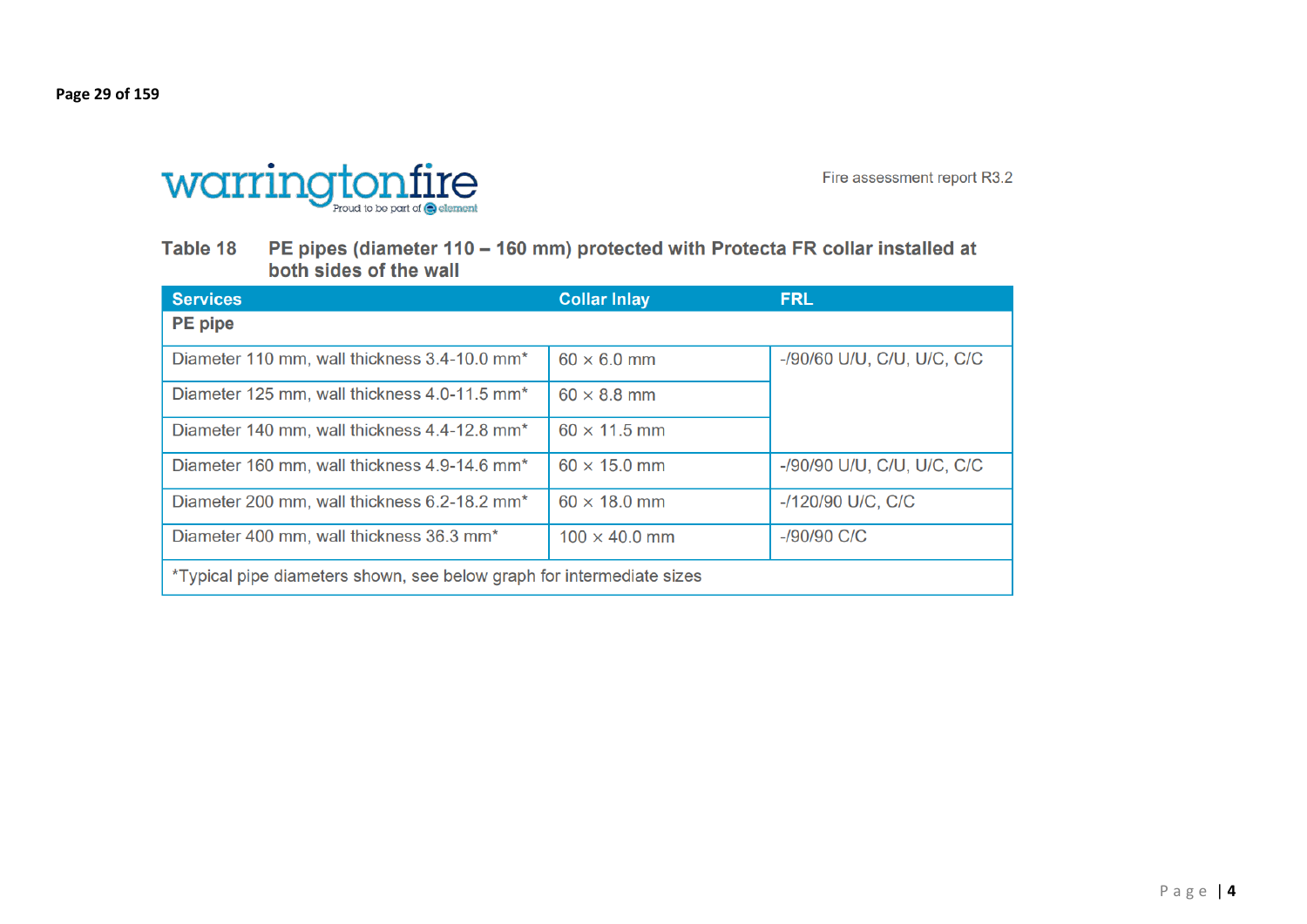

Figure 14 Intermediate pipe wall thicknesses for PE pipe diameters

The 200mm Protecta FR Collar has been tested with 200mm HDPE pipe with pipe wall thickness ranging from 6.2 – 18.2mm.

We do not have any direct fire test evidence with 200mm HDPE pipe with a combined pipe wall thickness of 35mm for the pipe and pipe coupler.

However, we do have test evidence with a significantly larger HDPE pipe 400mm diameter with a pipe wall thickness of 36.3mm. Obviously the specification of this collar is different to the 200mm collar having 40mm thickness of intumescent as opposed to 18mm and a greater depth of seal (100mm vs 60mm)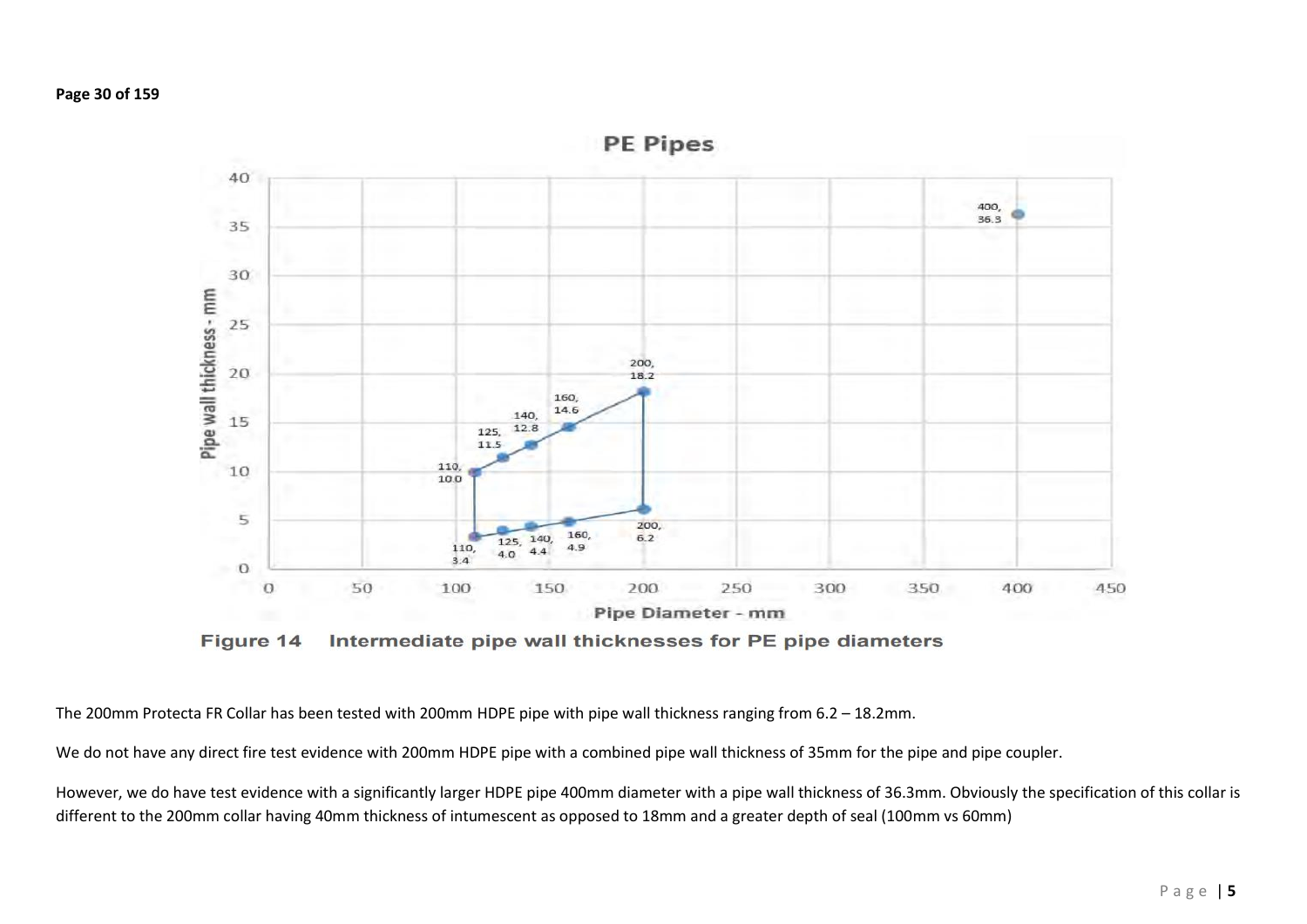What the test data does show is that pipes of this thickness of pipe wall can be fire stopped. As a rule of thumb, we have found that thinner walled pipes are more difficult to seal, as the plastic burns away quickly leaving a void to fill. In larger diameter pipes (greater than 160mm diameter), this is a problem as the intumescent needs to expand fast to bulk up the density of char. Whilst this is happening, the fire is eroding the intumescent char sometimes leading to early failure.

Early failure can occur with larger diameter thick walled pipes with collars which have spot welded toggle fastener closers on the collars. If the pipe is thicker it takes longer for the fire to soften and break through the pipe. However, the intumescent material contained within the collar activates and starts to build a pressure. If the pipe hasn't softened, the developed pressure can ping off the toggle fastener leading to the collar opening out and spilling the intumescent into the furnace.

The Protecta FR Collar is installed in two parts slid together and then mechanically fixed, with no spot- welded components. The test data supports the idea that our collars can be used with thicker pipes.

Tests carried out with different wall thicknesses of PE pipes than shown in the approvals have been shown to fail before thicker walled PE pipes:

Tables to show absolute fire ratings achieved with different diameter PE pipes with a range of wall thicknesses

| Pipe diameter | Pipe wall thickness | Integrity | Insulation |
|---------------|---------------------|-----------|------------|
| (in mm)       | (in mm)             | (E)       | (1)        |
| 200           | 6.2                 | 120       | 100        |
|               | 18.2                | 120       | 117        |
| 315           | 9.7                 | 49        | 38         |
|               | 18.7                | 241       | 241        |
| 400           | 9.8                 | 53        | 41         |
|               | 36.3                | 104       | 104        |

This trend suggests that we get better results with thicker walled PE pipes and that the -/60/60 would have a significant safety factor.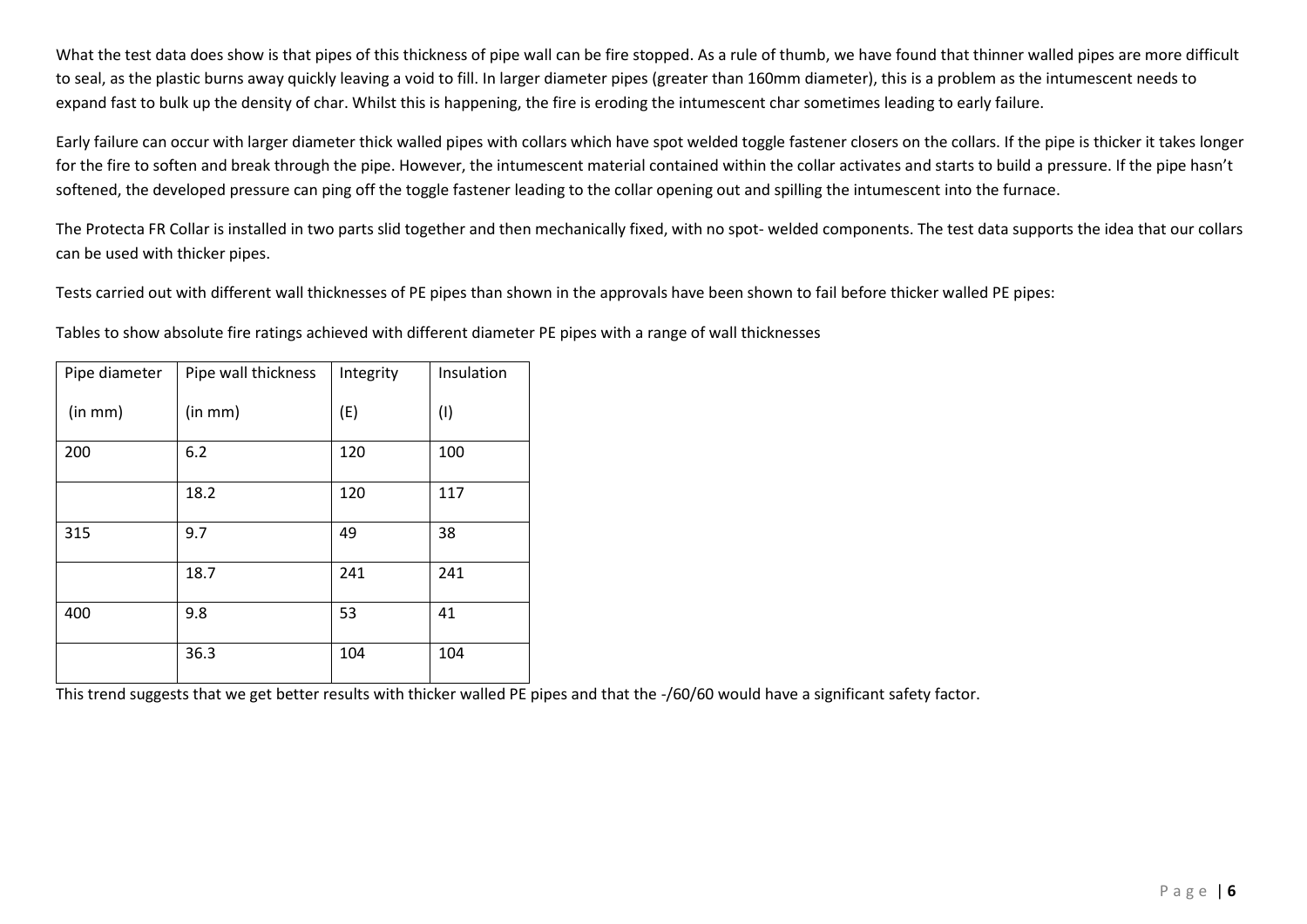#### **3. Proposals**

We believe that the HDPE pipes/couplers wall penetrations can be resolved by affixing Protecta FR Collars on both sides of the dry wall.

The annular space between the pipe couplers/pipe and dry wall must be made good and the FR Collars affixed to the wall as described within the latest installation instructions.

Any annular space between the pipe and the inside of the collar must not be filled with any sealant/stone wool as it is crucial for the intumescent within the collar to get hot and expand freely within the confines of the collar shell.



## ≥ 100MM DRYWALLS, MASONRY OR CONCRETE WALLS

To summarise, based on direct and indirect fire test evidence, in the opinion of Polyseam Ltd, the fitting of Protecta FR Collars (200mm diameter x 60mm depth) to HDPE pipe coupler (195mm diameter/ 35mm combined pipe wall thickness) will provide an FRR of -/60/60 with gypsum board wall (128mm depth) comprising of 76mm steel KOROK stud and 2 layers of 13mm thick Fyreline gypsum board on both faces of the stud.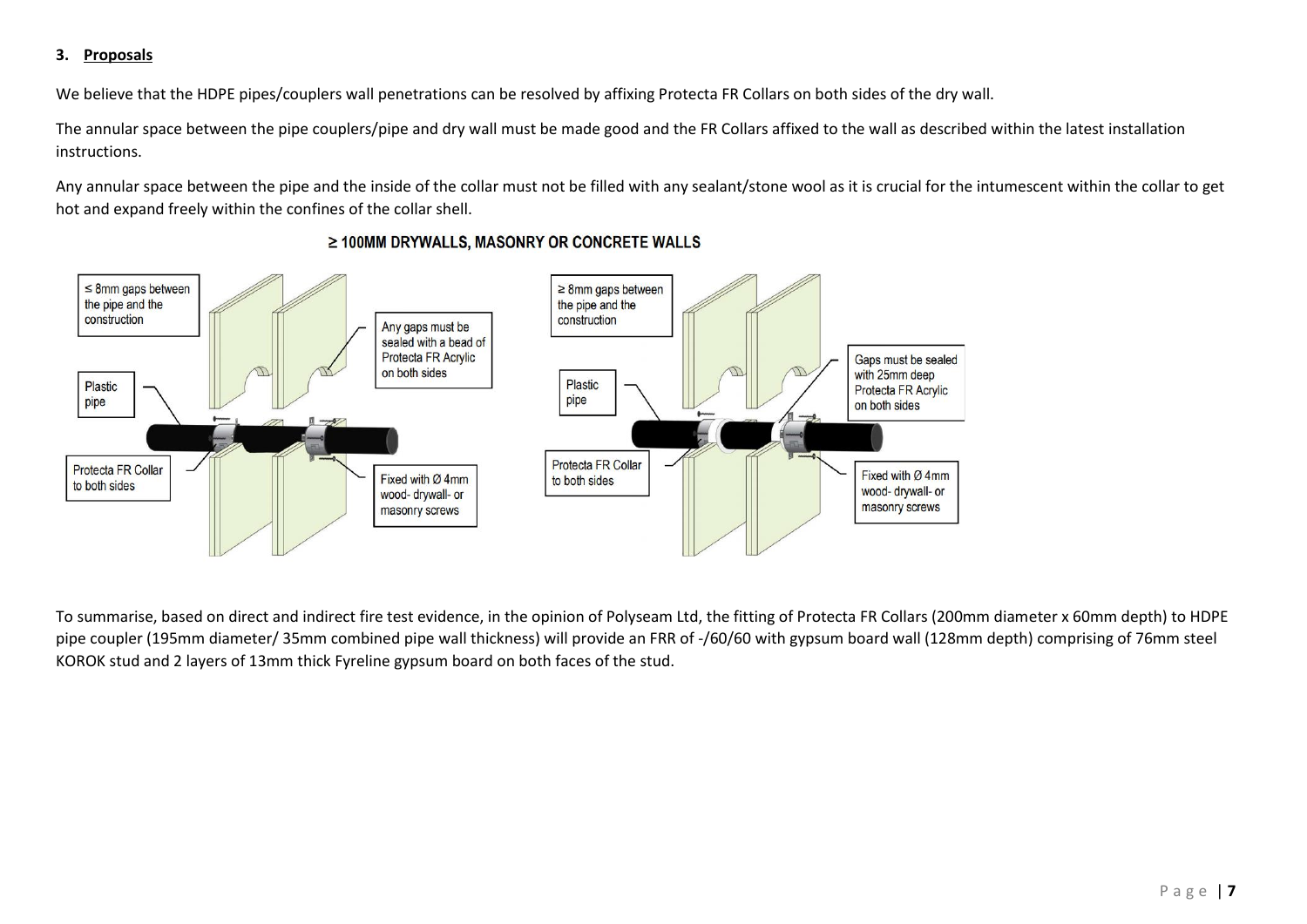## **7. Disclaimer:**

This document is solely to be used for the purpose of and as an Engineering Judgement and as such the following guidelines MUST BE ADHERED TO:

Not be used in lieu of AS Tested systems when available;

Only be issued by a firestop manufacturer's technical personnel or qualified internal engineer or third-party certified engineer appointed solely by Polyseam Ltd;

- 1. Be based upon interpolation of previously Polyseam Ltd. AS1530.4:2014 Tested/Assessed Penetration Firestop Sealing System that are sufficiently similar in nature and clearly state the conditions upon which this Engineering Judgement is made;
- 2. Be based on full knowledge of the elements of the constructed system. Such information to be supplied by the approved contractor /architect / controlling body and such information will be deemed to be a correctly represent in its entirety of the constructed system as is or as will be. Any deviation from the information found after this Engineering Judgement is produced / implemented will result in the withdrawal of this Engineering Judgement as supporting data;
- 3. Be based upon full knowledge of the elements of construction to be protected and the understanding of the probable behaviour of that construction and the recommended Polyseam Ltd Protecta Brand Penetration Firestop Sealing Systems as if it were subjected to the appropriate AS Standard Testing Method. Such information to be supplied by the approved contractor / architect / controlling body and such information will be deemed to be a correct representation of the constructed / installed system as is or as will be. Any deviation from the information found after this Engineering Judgement is implemented will result in the withdrawal of this Engineering Judgement as supporting data;
- 4. Be limited to the specific conditions and configuration upon which the Engineering Judgement is intended, based on reasonable performance expectations for the recommended Polyseam Ltd Firestop Sealing System under AS Testing Methods;
- 5. Be accepted for a single specific job, site location / project location, this Engineering Judgement is none transferable to any other job, site location / project location.

THE ASSESSMENT HELD WITHIN THIS DOCUMENT IS FOR THE SOLE PURPOSES TO FORM AN ENGINEERING JUDGEMENT, BASED ON THE AFOREMENTIONED GUIDELINES STATED UNDER TITLE – PURPOSES OF THIS DOCUMENT. NO DEVIATION FROM THE PURPOSE AND GUIDELINES WILL BE RECOGNISED AS FORMING ANY OR PART OF THIS ENGINEERING JUDGEMENT. THIS ENGINEERING JUDGEMENT IS MADE SPECIFICALLY FOR THE PURPOSES OF A SINGLE PENETRATION FOR THE SPECIFIC SITE AND LOCATION INDICATED AND SIGNED FOR BELOW. ALL INFORMATION HELD WITHIN THIS ENGINEERING JUDGEMENT IS BASED UPON EVIDENCE GIVEN BY THE APPROPRIATE CONTRACTOR / ARCHITECT RESPONSIBLE / RESPONSIBLE PERSON FOR THIS SPECIFIC PROJECT. ANY INFORMATION GIVEN BY AN UNAUTHORISED PERSON OR PERSONS OR MISREPRESENTATION OR IS SUBSEQUENTLY SHOWN TO BE INCORRECT THEREAFTER WILL BE DEEMED TO FALL OUTSIDE OF THE ENGINEERING JUDGEMENT AND WILL THUS RENDER THIS ENGINEERING JUDGEMENT VOID THE CONSEQUENCES OF WHICH POLYSEAM LTD WILL NOT BE RESPONSIBLE. POLYSEAM LIMITED IN PRODUCING THIS ENGINEERING JUDGEMENT DO SO IN GOOD FAITH OF THE AFOREMENTIONED AND AS SUCH CANNOT BE HELD RESPONSIBLE FOR ANY INCONSISTENCIES, MISINFORMATION OR DIRECTLY INTENTIONAL UNTRUE INFORMATION.